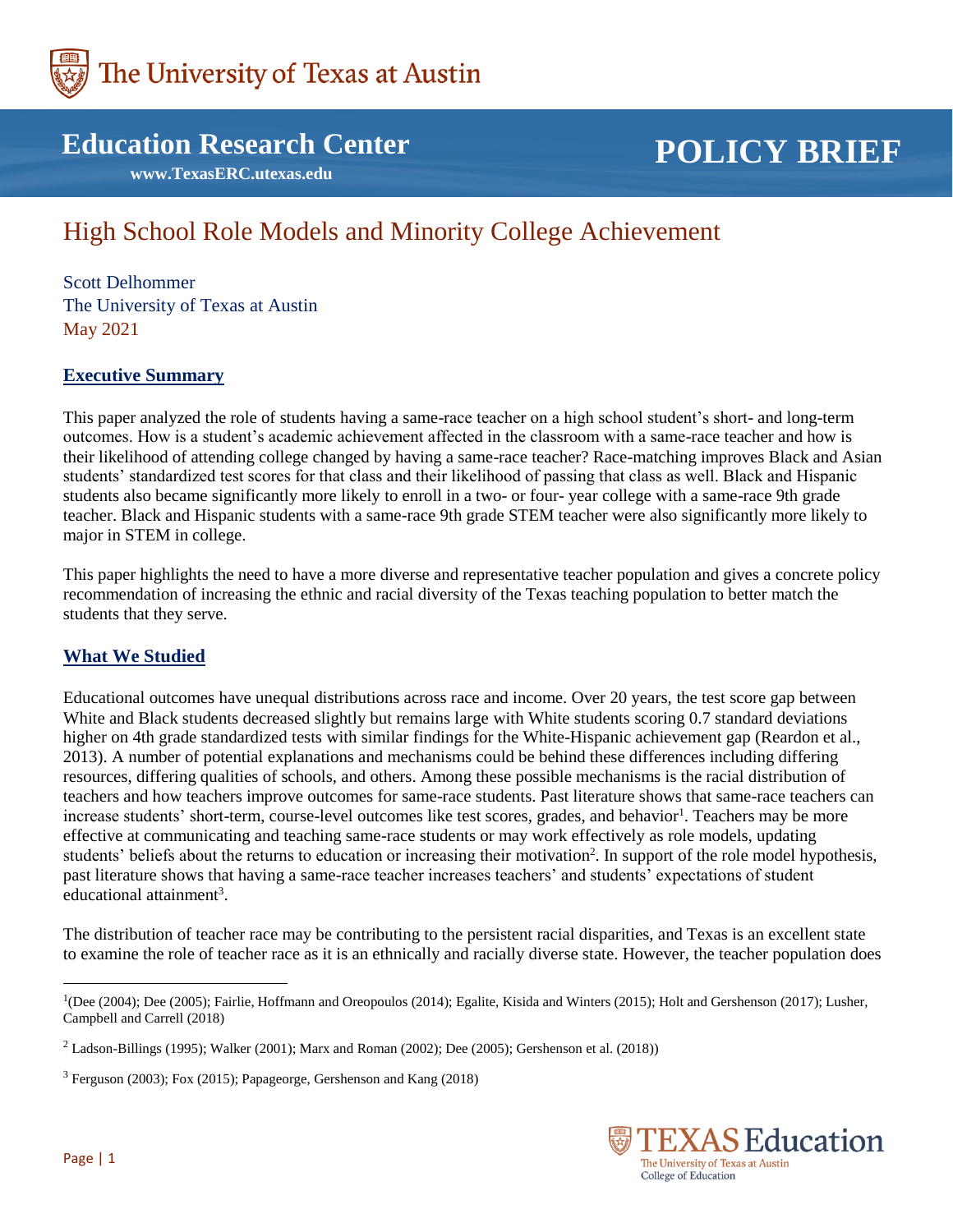not align with the student population with Black, Hispanic, and Asian students not being properly represented in the teaching population and White students being overrepresented by the teaching population. See Table 1 on the composition of students and teachers in public high school in Texas. Hispanic students make up almost half of all students in public high schools in Texas, but Hispanic teachers make up about 18% of all public high school teachers. White students make up only about a third of all students, but White teachers make up over 70% of the teaching population.

Table 1:

| Variable               | <b>Black Mean</b> | Hispanic Mean | Asian Mean | White Mean |
|------------------------|-------------------|---------------|------------|------------|
| Student<br>Composition | 13.7%             | 49.8%         | 4.1%       | 33.2%      |
| Teacher<br>Composition | 9.1%              | 18.3%         | 2.3%       | 70.2%      |

## **How We Analyzed the Data**

One difficulty in assessing the role that a same-race teacher plays in a student's academic achievement is that students and teachers are not randomly assigned to each other<sup>4</sup>. This sorting issue is particularly true of high school students that have a greater choice over their courses and therefore teachers. After talking with high school administrators in the state, high school students have choice over their courses but not their teachers conditional on courses.

The paper exploits this fact on teacher assignment by comparing two students that select the same course in a semester in a given high school but are assigned different teachers. Using a fixed effects strategy, the analysis would then compare two students with the same race, taking the same course but were assigned teachers of different races. Another specification used compared 9th grade students with the same race who took the exact same set of courses in the 9th grade but were assigned different teachers. This strategy reduced students sorting to a same-race teacher by 99%, suggesting that we're eliminating almost all of the problematic student-teacher sorting.

## **What We Discovered**

First, the research examines the effect of matching with a same-race teacher in a course on course-level outcomes. Conditional on student and teacher fixed effects, Black and Asian students perform significantly better on standardized test scores and have higher pass rates in the class that they match with a same-race teacher. These students score better along both objective and subjective measurements of course performance with a same-race teacher, suggesting an increase in learning and not just preferential grading. There's no significant effect for short-term race matching effects for White or Hispanic students.

Next, the research examines the longer-term effects of matching with a same-race teacher. The research looks at a student's 9th grade teachers and examines the effect of having an additional same-race teacher on the likelihood of graduating from high school and enrolling in college. To minimize non-random sorting, similar students are compared that selected the exact same set of courses but received teachers of different races. There are large effects from race matching for minority students in high school graduation and college enrollment. Hispanic and Asian students become significantly more likely to graduate high school with an additional same-race teacher. One additional race match for

<sup>4</sup> Clotfelter, Ladd and Vigdor (2006); Rivkin, Hanushek and Kain (2005); Paufler and Amrein-Beardsley (2014);Rothstein (2009); Koedel and Betts (2011)



 $\overline{a}$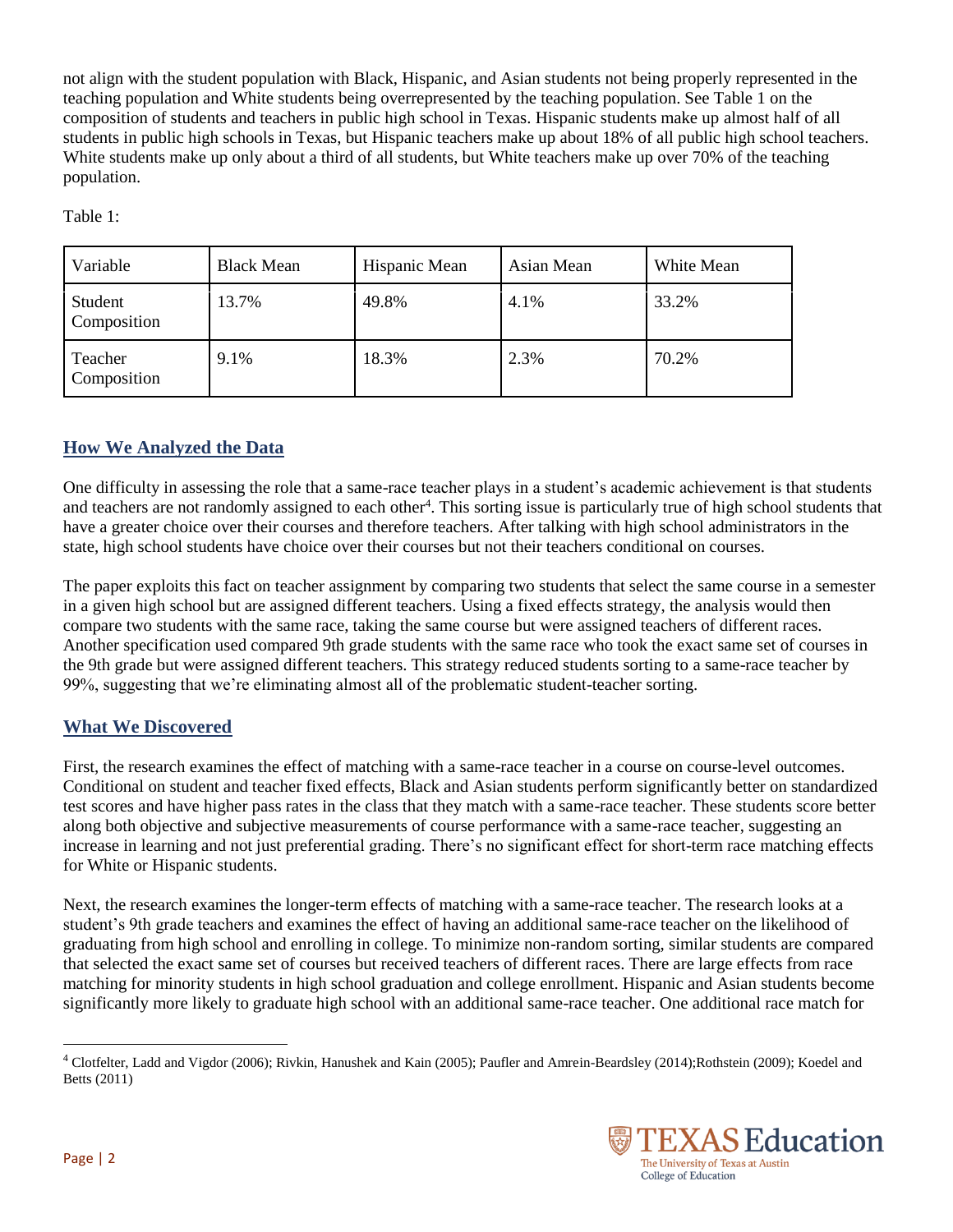Black and Hispanic students significantly increases their likelihood of enrolling in college by 1 p.p. (2%) and 1.5 p.p. (3.4%), respectively. There are also small, significantly positive effects for race matching for White students on twoyear college enrollment.

Race matching in a subject in high school has strong effects for college major choice, especially for Science, Technology, Engineering, and Math (STEM) fields. One additional same-race STEM teacher in high school for Black and Hispanic students increases a student's likelihood of majoring in STEM as a college freshman by 0.7 p.p. (8.6%) and 0.6 p.p. (6.6%), respectively. An additional Hispanic teacher in social sciences for a Hispanic student increases their likelihood of majoring in social sciences by 0.3 p.p. When examining major choice one concerning pattern is that Black and Hispanic students in college are less likely to major in STEM fields, which have larger wage premiums (Altonji, Blom and Meghir, 2012). These differences in major choice could contribute to racial income gaps. My findings paired with the dearth of Black and Hispanic students in STEM fields suggest a need to train and hire more STEM minority teachers.

#### **Discussion/Policy Recommendations**

The obvious policy recommendation is to increase training and hiring of minority teachers. In particular, training and hiring additional Black and Hispanic teachers would go a long way in increasing high school completion and college enrollment for Black and Hispanic students who are traditionally underrepresented in higher education. These results also suggest that additional Black and Hispanic STEM teachers would increase their likelihood of majoring in STEM, a more lucrative degree path where Black and Hispanic students have also been traditionally underrepresented.

To examine how a more representative teaching population would affect students, I ran 5,000 Monte Carlo simulations where I randomized the teachers' races such that it would match the distribution of students' race at a given school. For instance, if a school had a student population that was 20% Black, 60% Hispanic, 5% Asian, and 15% White, then I would force the distribution of teachers to match that student distribution. Next, I see how many additional or fewer race matches each race of students receives and estimate how high school graduation and college enrollment would change. I find large increases in Hispanic high school graduation and college enrollment and relatively small decreases for White students. Specifically, my back-of-the-envelope calculations suggest that a representative teaching population would increase the aggregate high school graduation rate by 0.5 p.p. or about 2,500 additional students graduating high school and would increase the aggregate college enrollment rate by 0.8 p.p. or about 4,000 additional students enrolling in college.

## **References**

- Altonji, Joseph G, Erica Blom, and Costas Meghir. 2012. "Heterogeneity in human capital investments: High school curriculum, college major, and careers." Annu. Rev. Econ., 4(1): 185–223
- Clotfelter, Charles T, Helen F Ladd, and Jacob L Vigdor. 2006. "Teacher-student matching and the assessment of teacher effectiveness." Journal of human Resources, 41(4): 778–820.
- Dee, Thomas S. 2004. "Teachers, race, and student achievement in a randomized experiment." Review of Economics and Statistics, 86(1): 195–210.
- Dee, Thomas S. 2005. "A teacher like me: Does race, ethnicity, or gender matter?" American Economic Review, 95(2): 158–165.
- Egalite, Anna J, Brian Kisida, and Marcus A Winters. 2015. "Representation in the classroom: The effect of own-race teachers on student achievement." Economics of Education Review, 45: 44–52.
- Fairlie, Robert W, Florian Hoffmann, and Philip Oreopoulos. 2014. "A community college instructor like me: Race and ethnicity interactions in the classroom." American Economic Review, 104(8): 2567–91.
- Ferguson, Ronald F. 2003. "Teachers' perceptions and expectations and the Black-White test score gap." Urban education, 38(4): 460–507.
- Fox, Lindsay. 2015. "Seeing potential: The effects of student–teacher demographic congruence on teacher expectations and recommendations." AERA open, 2(1): 2332858415623758.